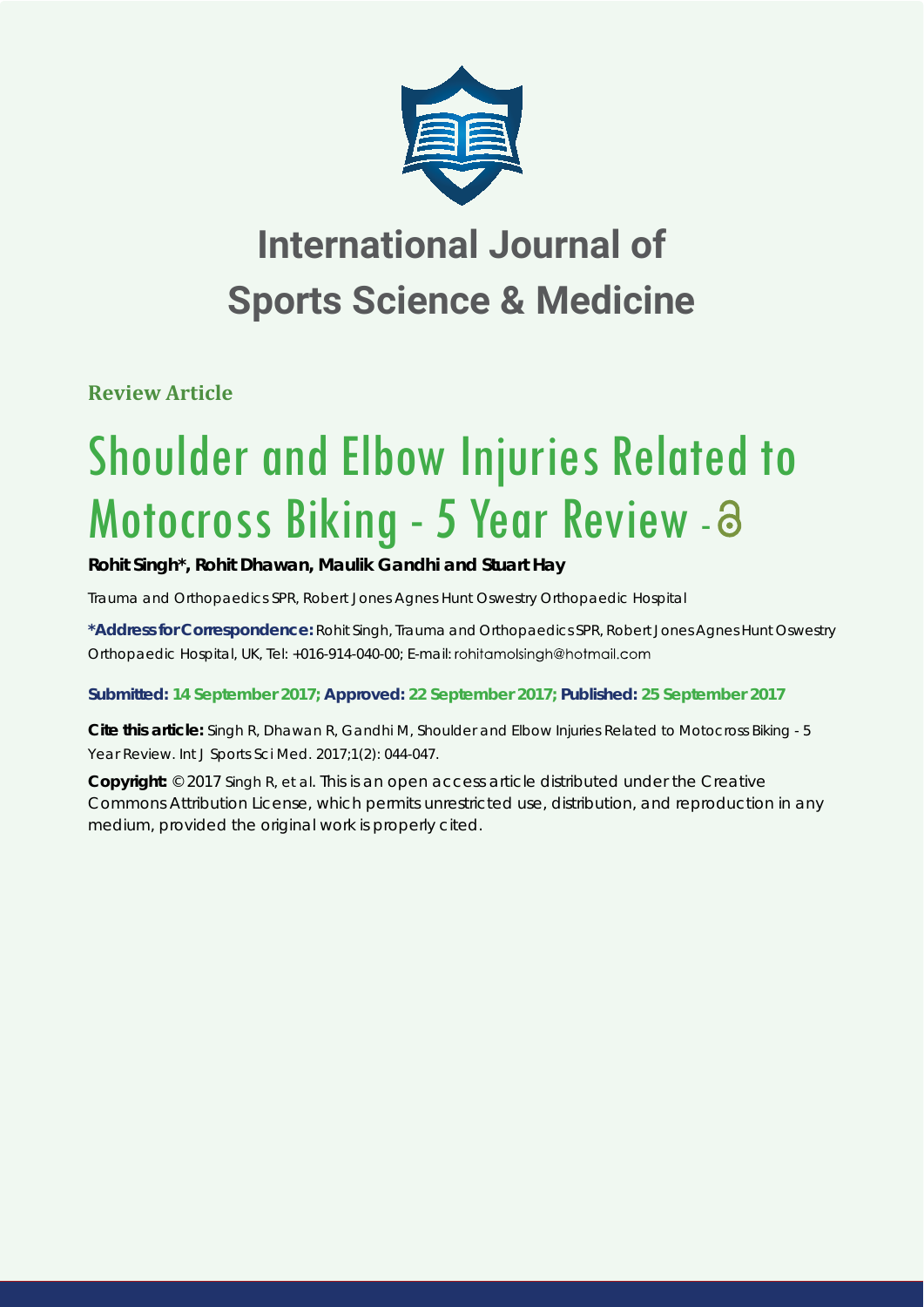#### **BACKGROUND**

The ever-growing popular sport of motocross is practiced by millions of people throughout the world, but there is paucity in the literature regarding its associated injuries and their prevention. Motocross is a very established sport that has been practised competitively for over 100 years. It is a form of motorcycle racing held on established off-road circuits. The first competitions dated back to 1906 [1,2], and has now become a worldwide fashionable celebration, with the sport becoming more alluring with its commercial attractiveness and availability  $[1,2]$ . The first competitive motocross event in the United Kingdom took place at Camberley, Surrey in 1924 [3]. There are currently over 200 motocross clubs across the country, permitting almost 1000 annual events [4].

The age groups for competition range from 6 years for boys and girls to the age of 65 years. Nonetheless, it has been reported that children at the age of 3 years have been taking part in motocross competition [5]. The motocross bikes that are currently attainable are remarkably impressive and can reach speeds of approximately 100mph and weigh approximately 150 kilograms  $[1,3-5]$ . The sport of motocross is practised all year round with seasonal peaks between March and October [4]. The competitions occur during the weekends with approximately 200 racers per race. The attainment of a motocross license is via an online application with modest fees of one-hundred-and-fifty-pound sterling. The financial burden is favourable in comparison to other motor vehicle sports [6,7]. Injuries to the shoulder and elbow are common place when compared to most competitive contact and non-contact sports. The distribution and severity of shoulder and elbow injuries related to motocross is not known. Given that no studies have been published to date exploring the relationship between motocross sporting events and the associated shoulder and elbow injury patterns, this study was designed prospectively to review our experience and quantify those observations. We therefore present the first comprehensive, prospective study of its type in the UK.

#### **METHOD**

Data was prospectively collated over 5 (from 2010 to 2015) years at our trauma unit. All injuries caused by motocross vehicles that were referred to our Trauma and Orthopaedic department were included in this study, regardless of whether the rider was performing motocross competitively or recreationally (training). Patients were either seen acutely in the emergency department or subsequently in the fracture clinic. We specifically looked at motocross riders only. Injuries sustained whilst off Road Mountain biking, or via motorcycle road accidents, were excluded from our study. The information received included basic details (name, age, and sex), the type of injury sustained, the need for admission/surgery, and any associated complications. The information was prospectively collected form dictated hospital notes (inpatient and outpatient) from Trauma and Orthopaedic consultants and specialist registrars in our department. Results were tabulated using an excel spreadsheet (Microsoft, Redmond, Washington).

#### **RESULTS**

During the period studied (five years), 615 injuries were collected, including 205 patients with 240 shoulder/elbow injuries (ranging from 1 - 4 per patient). The study period was from August 2010 to August 2015. The greater number of injuries occurred in patients engaged in

the sport for competitive purposes as opposed to recreational. The vast majority of injuries were sustained in male patients (n = 185, 90%) (Figure 1). The patient's age range was from 4-78 years, but the main cohort was from 12-54 year age group, with the majority in the 11-20 year age group (Figure 2). Most of the injuries occurred in early spring and summer months. March and April had the highest number of injuries (Figure 3). This would represent the start of the competition season, where riders may be more susceptible after the winter discontinuity with regard being unacquainted to the hazardous ground and 'rusty' in terms of skill level. There is a noticeable peak again during the transition between autumn and winter where we







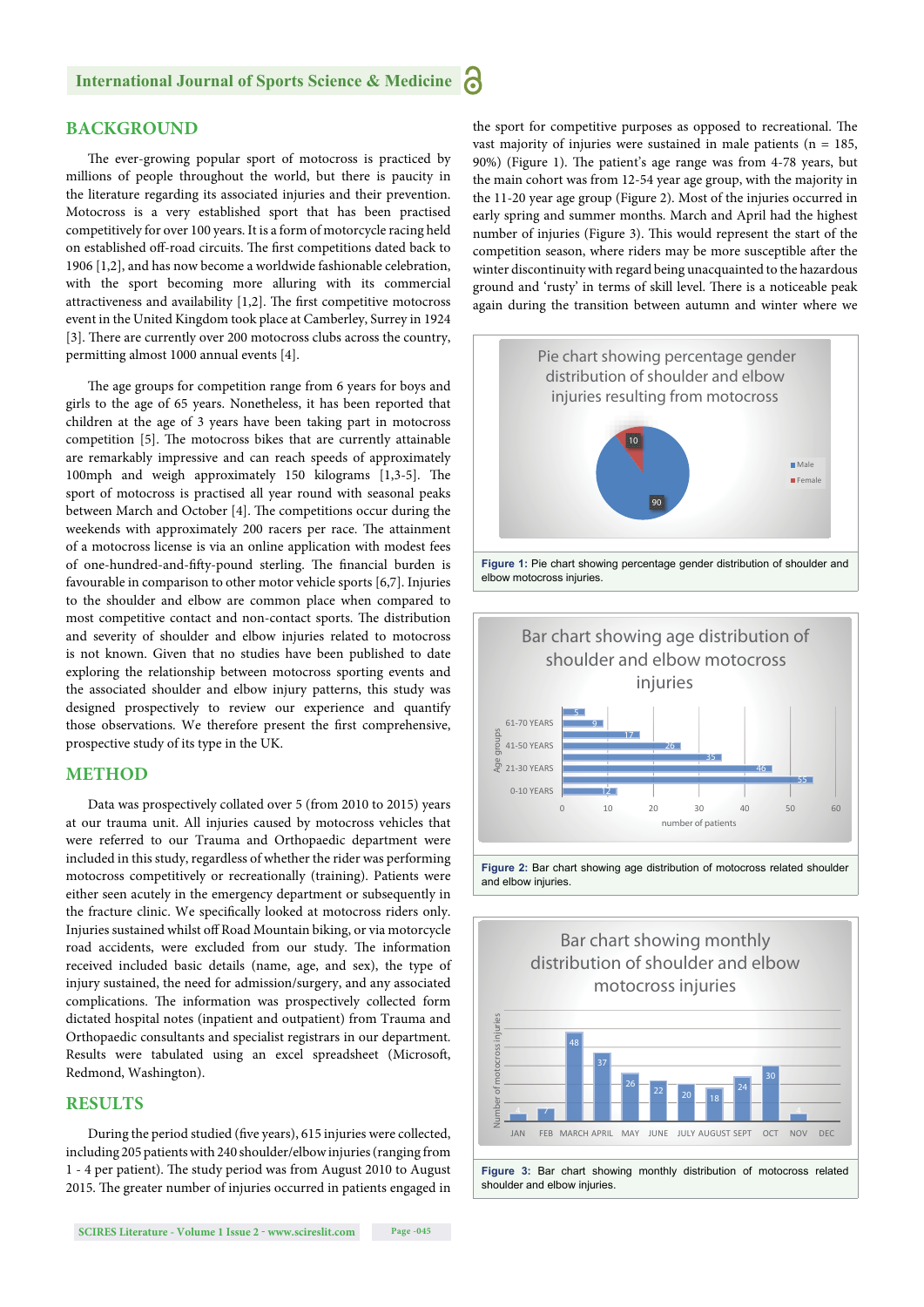### **International Journal of Sports Science & Medicine**

suspect the course will be more treacherous as the weather becomes more precarious. A total of 100 (42%) patients required operative treatment (Figure 4), some requiring multiple procedures (2 or more procedures) with a prolonged hospital stay of 5 of more days ( $n =$ 52, 12%). The spectrum of shoulder and elbow injuries is shown in figure 5. The most common injury pattern was clavicle fractures  $(n = 46, 19%)$ , followed by elbow dislocations  $(n = 24, 10%)$  and olecranon fractures ( $n = 23, 9.5\%$ ). 120 (50%) of patients required inpatient hospital stay. The length of hospital stay ranged from 1 day to 10, with the majority staying in hospital for 2 days. 10 patients required admission to HDU/ITU and further 20 required transfers to specialist centres for complex associated chest injuries. All local patients required at least two follow up appointments, regardless of whether their treatment was operative ornon-operative. During the 5 years that this study has been conducted, we have seen a steady rise in the number of injuries (Figure 6). There has also been a rise in the number of operations in the treatment of motocross injuries (Figure 7). In the first year of the study, there only 4 operations required compared to 48 in the fifth year.

#### **DISCUSSION**

This is the first study of this magnitude in the UK showing the

![](_page_2_Figure_4.jpeg)

![](_page_2_Figure_5.jpeg)

![](_page_2_Figure_6.jpeg)

![](_page_2_Figure_7.jpeg)

year resulting from motocross.

spectrum and frequency of shoulder and elbow injuries related to motocross racing. Motocross is a fashionable sport both in the UK and worldwide, with the number of yearly tournaments and racers doubling in last 5 years [2,3]. It is recognized as a high-risk sport despite the use of protective equipment and course adoptions. The injuries from these competitions result in a serious strain on hospitals, despite safety precautions. The safety measures include on-site security management, local authority liaison, crowd protection, fire safety, safe working practice documents and pedestrian management solutions [8-11]. It is interesting to note that 90% of injuries documented in our study resulted from competition events which further emphasizes the need for increased recognition of these competitions. With the increased trauma work load going to national trauma centres, there is an argument that the location of these motocross events would be situated preferentially within their vicinity. Motocross biking often involves racing up to 80mph down arduous and perilous inclines with loose soil [11]. It is the sense of endangerment of this unpredictable and often deceptive challenge that excites the competitive young male and female racer. This study shows the impact and incidence of related shoulder and elbow injuries. Several case reports of individual serious injuries caused by motocross have been published [12-14]. However, this is the first data series representing injuries related to shoulder and elbow in the UK. Motocross continues to universally grow in acclaim and the incidence of related injuries has grown consistently in recent years. It has been documented that between 1997 and 2006 the overall injury rate from motocross has increased